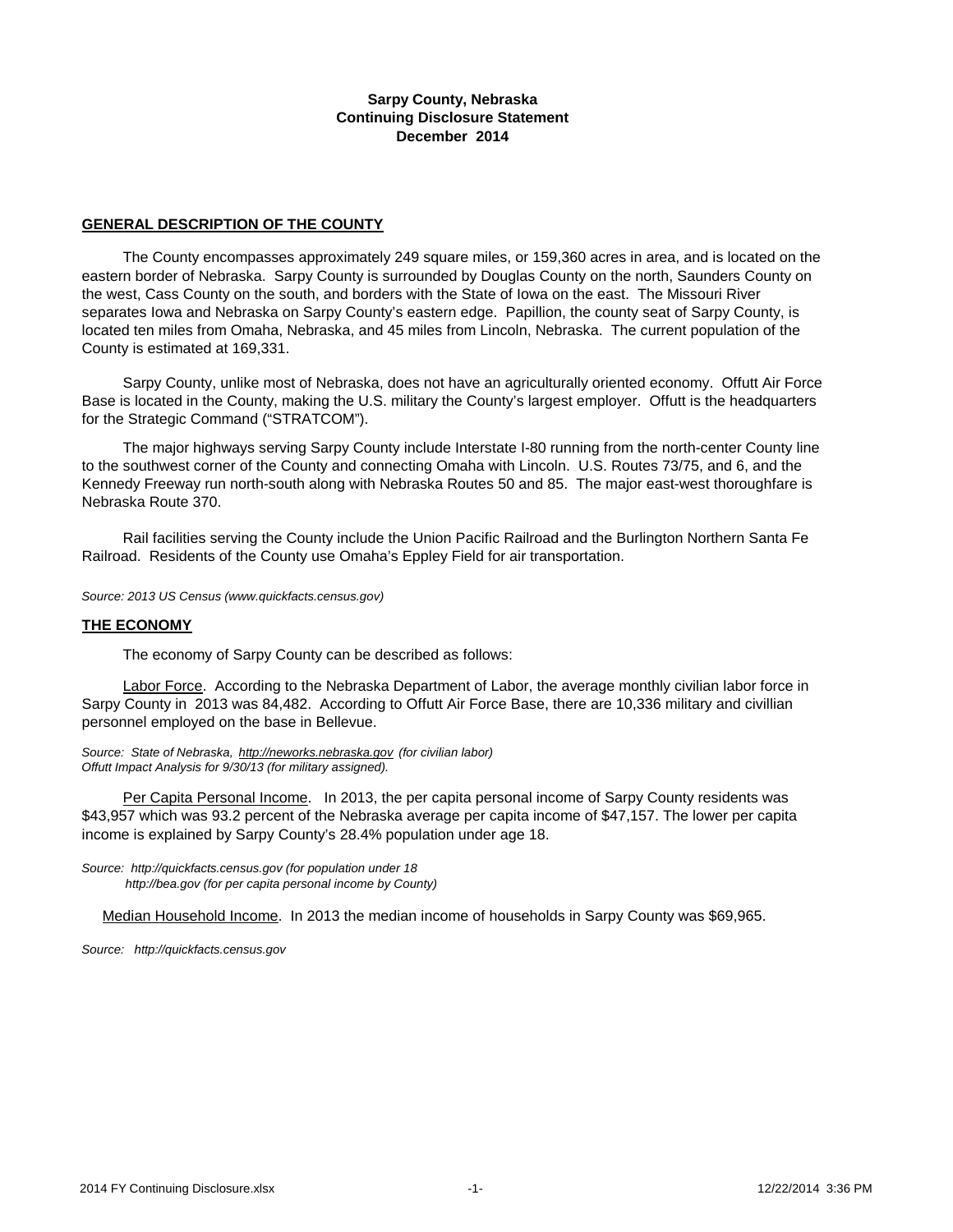### **SALES**

 Net taxable sales (excluding motor vehicles) within the County increased from \$1,316,902,534 in 2012 to \$1,440,611,314 in 2013, representing a 9.4 percent increase over the prior year.

*Source: Nebraska Department of Revenue Research Department*

### **EMPLOYERS**

The twenty largest employers located in the County and the nature of their business are as follows:

| <b>COMPANY</b>                                           | <b>ADDRESS</b>                                                                                | <b>PHONE</b>                | <b>INDUSTRY</b>     |  |  |
|----------------------------------------------------------|-----------------------------------------------------------------------------------------------|-----------------------------|---------------------|--|--|
| <b>Offutt Air Force Base</b>                             | 205 Looking Glass Ave. #121<br>Offutt AFB, NE 68113-6000                                      | (402) 294-5533 Government   |                     |  |  |
| PayPal, Inc.                                             | 12312 Port Grace Blvd.<br>LaVista, NE 68128                                                   | (402)935-2000 Service       |                     |  |  |
| <b>Bellevue Public Schools</b>                           | 1600 Hwy 370<br>Bellevue, NE 68005                                                            | (402)293-4000 Education     |                     |  |  |
| <b>Wal-Mart Stores</b><br>(Bellevue, Gretna & Papillion) | 10504 S. 15th Street<br>Bellevue, NE 68005                                                    | (402)292-0156 Retail        |                     |  |  |
|                                                          | 8525 & 9851 S 71st Plaza<br>Papillion, NE 68046<br>11350 Wickersham Blvd.<br>Gretna, NE 68028 | (402)597-8977               |                     |  |  |
| <b>Werner Enterprises</b>                                | 14507 Frontier Road<br>Omaha, NE 68145                                                        | (402)895-6640 Trucking      |                     |  |  |
| Papillion-LaVista Schools                                | 420 S. Washington Street<br>Papillion, NE 68046                                               | (402)537-6200 Education     |                     |  |  |
| InfoGroup Compilation<br>Center                          | 1020 East First Street<br>Papillion, NE 68046                                                 | (402)593-4616 Service       |                     |  |  |
| <b>Hillcrest Health Systems</b>                          | 1702 Hillcrest Drive<br>Bellevue, NE 6005                                                     | (402) 682-4206 Healthcare   |                     |  |  |
| <b>Sarpy County Government</b>                           | 1210 Golden Gate Dr.<br>Papillion, NE 68046                                                   | (402)593-2346 Gov't         |                     |  |  |
| <b>Ehrling Bergquist Clinic</b>                          | 2501 Capehart Road<br>Offutt AFB, NE 68113                                                    | (402) 294-9008 Military     | Healthcare          |  |  |
| <b>Bellevue University</b>                               | 1000 Galvin Road S.<br>Bellevue, NE 68005                                                     | (402) 293-2031 Education    |                     |  |  |
| <b>Oriental Trading Company</b>                          | 4206 South 108th Street<br>Omaha, EN 68137                                                    | (402)829-4418 Warehouse/    | <b>Distribution</b> |  |  |
| Northrup Grumman                                         | 3200 Sampson Way<br>Bellevue, NE 68005                                                        | (402) 291-8300 Service      |                     |  |  |
| <b>CHI Health Midlands</b><br>Hospital                   | 1111 South 84th Street<br>Papilion, NE 68046                                                  | (402) 593-3000 Healthcare   |                     |  |  |
| <b>Gretna Public Schools</b>                             | 11717 S. 216th Street<br>Gretna, NE 68028                                                     | (402)332-3265 Education     |                     |  |  |
| Securities America, Inc.                                 | 12325 Port Grace Blvd.<br>LaVista, NE 68128                                                   | (402) 339-9111 Financial    |                     |  |  |
| Nebraska Medicine-Bellevue                               | 2500 Bellevue Med Ctr Dr<br>Bellevue, NE 68123                                                | (402) 763-3711 Healthcare   |                     |  |  |
| TSL Cos.                                                 | 9902 S. 148th Street<br>Omaha, NE 68138                                                       | (402)895-6980 Trucking      |                     |  |  |
| <b>Super Target Stores</b><br>(Bellevue & Papillion)     | 716 N. Washington Street<br>Papillion, NE 68046<br>3808 win Creek Drive<br>Bellevue, NE 68123 | (402)597-9900 Retail        |                     |  |  |
| Streck, Inc.                                             | 7002 South 109th Street<br>LaVista, NE 68128                                                  | (402)333-1982 Manufacturing |                     |  |  |

*Source: Sarpy County Department of Labor Planning & Development, Toby Churchill. Rankings are based on the most recent informaton available.*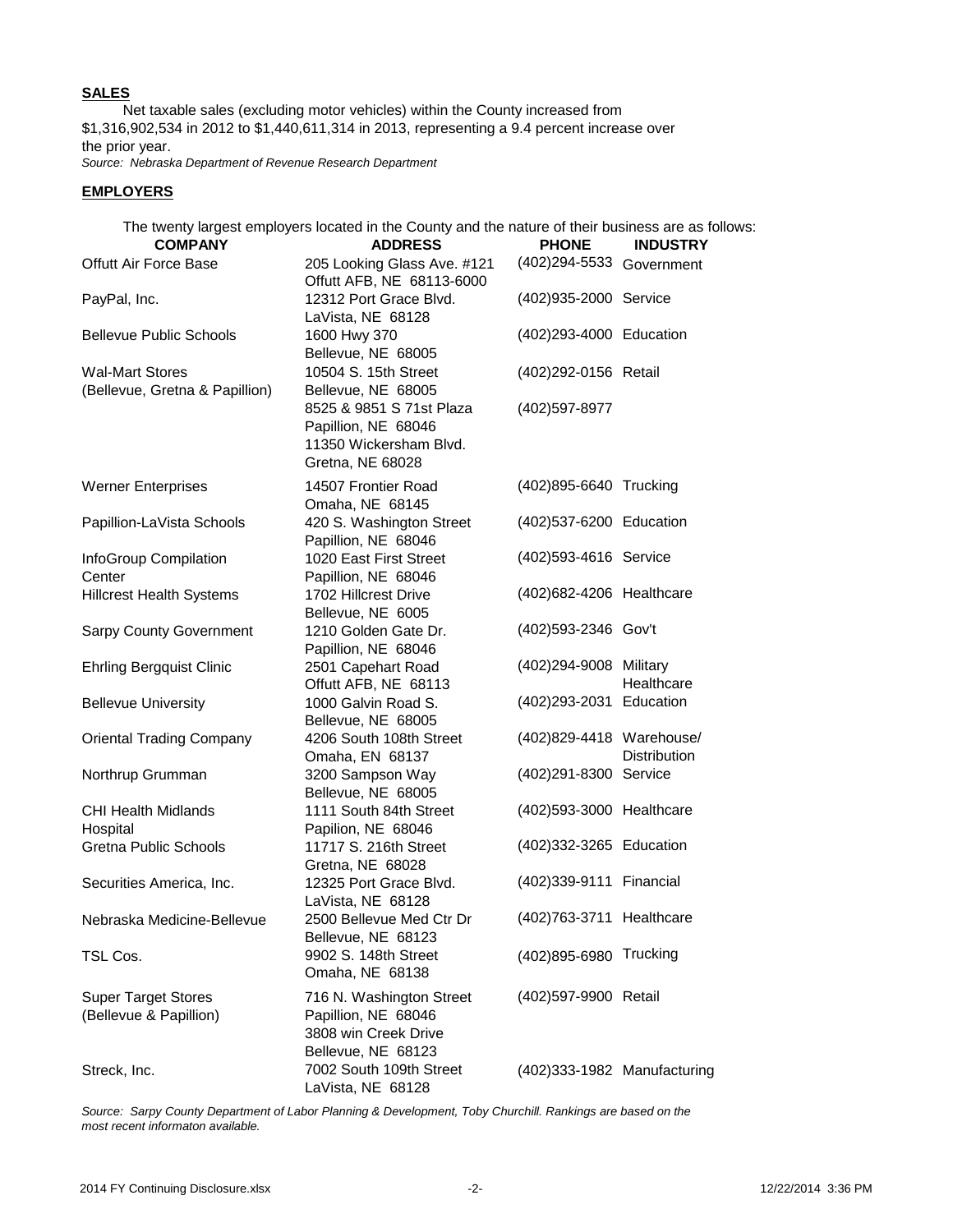## **20 LARGEST TAXPAYERS**

 The largest taxpayers located in the County, the actual taxes of their property and the type of their business include the following:

| <b>BUSINESS NAME</b>                      |     | 2014 Taxes                 | <b>NATURE OF BUSINESS</b>              |
|-------------------------------------------|-----|----------------------------|----------------------------------------|
| Shadow Lake Towne Center LLC              |     |                            | \$2,075,679.00 Retail Business         |
| Clarkson Regional                         |     | \$ 1,574,364.00 Healthcare |                                        |
| JQH LaVista Conference/CY Dev/III Dev     | \$. |                            | 1,353,143.00 Conference Center & Hotel |
| Offutt AFB America                        | \$  |                            | 1,155,520.00 Base Housing              |
| Walmart Real Estate/Stores/Business Trust | \$  |                            | 983,379.00 Retail Business             |
| Werner Leasing, Inc./Werner Enterprises   | \$  |                            | 755,766.00 Lease/Trucking Company      |
| PayPal                                    | \$  |                            | 736,930.00 Commercial Business         |
| Wells Exchange-Maass Rd/Samson Way        | \$  |                            | 719,324.00 Foreign LLC                 |
| <b>Harrison Hills Apartments</b>          | \$  |                            | 705,988.00 Apartments                  |
| <b>Edward Rose Development</b>            | \$  |                            | 696,330.00 Apartments                  |
| Green Pointe LLC                          | \$  |                            | 544,199.00 Apartments                  |
| Toys NE QRD 15-74 Inc.                    | \$  |                            | 519,690.00 Distribution                |
| Shopko Properties/Real Estate/Stores      | \$  | 466,058.00 Distribution    |                                        |
| Spirit Mt Papillion NE LLC                | \$  |                            | 458,491.00 Retail Business             |
| <b>Rock Creek Apartments</b>              | \$  |                            | 451,538.00 Apartments                  |
| <b>Hillcrest Development</b>              | \$  |                            | 439,932.00 Healthcare & Apartments     |
| NS OVLK LLC                               | \$  |                            | 436,439.00 Apartments                  |
| Summit Apartments/Summit West Apts.       | \$  |                            | 371,583.00 Apartments                  |
| <b>Twin Creek Apartments</b>              | \$  |                            | 356,992.00 Apartments                  |
| Rotella's Italian Bakery, Inc.            | \$  |                            | 340,976.00 Commercial Bakery           |

\*Totals based on names on file.

*Source: Sarpy County Treasurer's Office.*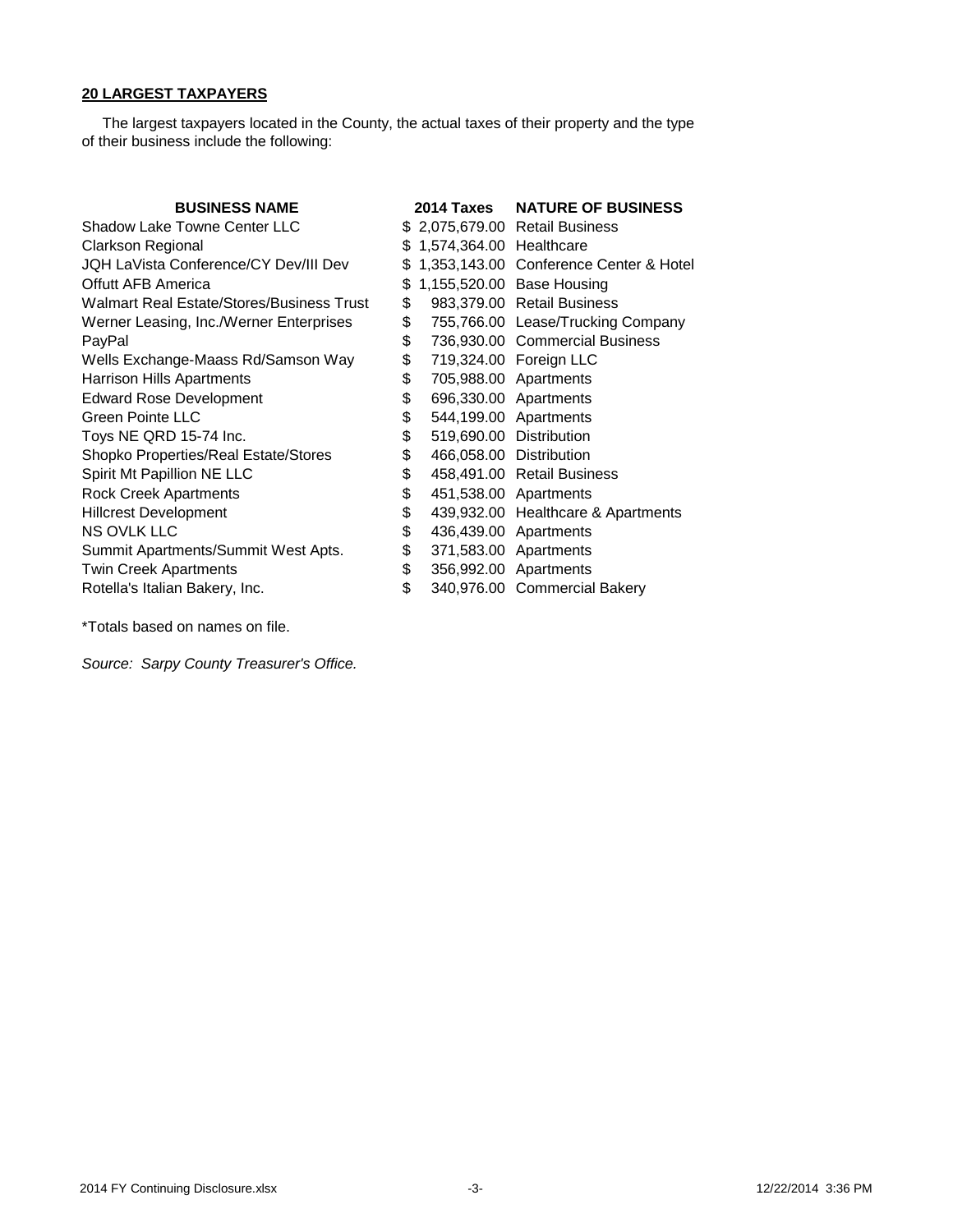#### **INDEBTEDNESS**

 The County by law may assess taxes in an amount not to exceed \$0.50 per \$100 of actual valuation without an approving vote of the citizens of the County. The County's total tax levy for fiscal year 2013-2014 is 29.990 cents per \$100 of actual valuation.

#### **LIMITED TAX BUILDING BONDS, SERIES 2007 (Courthouse Addition)**

 The County issued \$7,000,000 Limited Tax Building Bonds dated February 6, 2007 to finance the construction of a Courthouse Administrative Addition. Refunding bonds were issued on August 18, 2011 in the amount of \$4,165,000, of which \$1,590,000 remain outstanding.

#### **LIMITED TAX BUILDING BONDS, SERIES 2008 (Courthouse Remodel)**

 The County issued \$5,700,000 Limited Tax Building Bonds dated June 5, 2008 to finance the remodel of the existing Courthouse. Refunding bonds were issued on October 22, 2013 in the amount of \$2,900,000, of which \$2,500,000 remain outstanding.

#### **LIMITED TAX BUILDING BONDS, SERIES 2009 (Law Enforcement Center)**

 The County issued \$7,790,000 Limited Tax Building Bonds dated December 8, 2009 to finance the construction of a Law Enforcement Center. Refunding bonds were issued April 15, 2014 in the amount of \$5,090,000 of which \$4,240,000 remain outstanding.

### **SARPY COUNTY LEASING CORPORATION LEASE RENTAL REVENUE BONDS (OMAHA ROYALS STADIUM PROJECT) (DEBT ISSUED BY SARPY COUNTY LEASING CORPORATION)**

The Sarpy County Leasing Corporation issued bonds dated October 15, 2009 in the aggregate principal amount of \$18,985,000 to pay the costs of acquiring, constructing, equipping and furnishing a baseball stadium owned by Sarpy County and leased to Omaha Royals Limited Partnership for use by the Omaha Royals Baseball Team. The aggregate principal amount consists of the following:

 **Series 2009A** Bonds \$4,195,000 of which \$3,175,000 remain outstanding. **Taxable Series 2009B** (Build America Bonds) \$9,290,000 of which \$9,290,000 remain outstanding. **Taxable Series 2009C** \$5,500,000 of which \$4,400,000 remain outstanding.

 **Series 2010** (Recovery Zone Facility Bonds) issued November 23, 2010 for \$8,070,000 of which \$8,070,000 remain outstanding.

*Source: Bond Debt Service Schedules*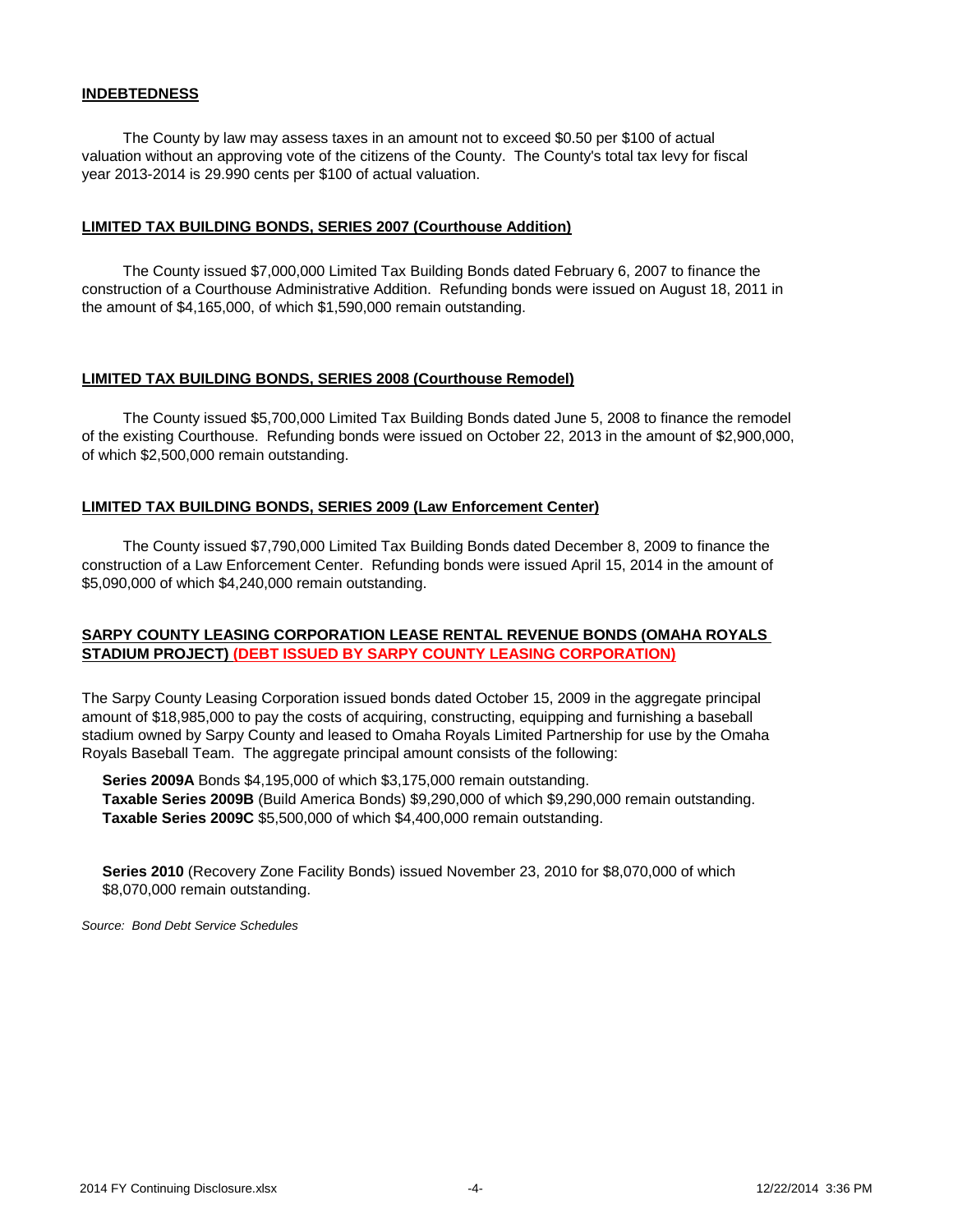# **ACTUAL VALUE OF TAXABLE PROPERTY**

| Tax Year | <b>Actual Valuation</b> | <b>Percentage of Increase</b> |
|----------|-------------------------|-------------------------------|
| 1983     | \$<br>1,378,048,877.00  |                               |
| 1984     | \$<br>1,452,664,322.00  | 5.41%                         |
| 1985     | \$<br>1,659,597,825.00  | 14.25%                        |
| 1986     | \$<br>1,821,239,246.00  | 9.74%                         |
| 1987     | \$<br>1,980,359,313.00  | 8.74%                         |
| 1988     | \$<br>2,062,854,196.00  | 4.17%                         |
| 1989     | \$<br>2,261,355,091.00  | 9.62%                         |
| 1990     | \$<br>2,349,891,617.00  | 3.92%                         |
| 1991     | \$<br>2,431,061,220.00  | 3.45%                         |
| 1992     | \$<br>2,561,062,677.00  | 5.35%                         |
| 1993     | \$<br>2,650,331,593.00  | 3.49%                         |
| 1994     | \$<br>2,891,557,806.00  | 9.10%                         |
| 1995     | \$<br>3,141,831,468.00  | 8.66%                         |
| 1996     | \$<br>3,526,624,681.00  | 12.25%                        |
| 1997*    | \$<br>3,489,589,938.00  | $-1.05%$                      |
| 1998     | \$<br>3,929,398,249.00  | 12.60%                        |
| 1999     | \$<br>4,315,965,022.00  | 9.84%                         |
| 2000     | \$<br>5,073,481,790.00  | 17.55%                        |
| 2001     | \$<br>5,693,368,879.00  | 12.22%                        |
| 2002     | \$<br>6,211,567,033.00  | 9.10%                         |
| 2003     | \$<br>6,693,775,606.00  | 7.76%                         |
| 2004     | \$<br>7,262,349,503.00  | 8.49%                         |
| 2005     | \$<br>8,105,260,699.00  | 11.61%                        |
| 2006     | \$<br>9,053,018,756.00  | 11.69%                        |
| 2007     | \$<br>9,969,144,239.00  | 10.12%                        |
| 2008     | \$<br>10,716,813,121.00 | 7.50%                         |
| 2009     | \$<br>10,977,324,419.00 | 2.43%                         |
| 2010     | \$<br>11,076,469,531.00 | 0.90%                         |
| 2011     | \$<br>11,197,886,358.00 | 1.10%                         |
| 2012     | \$<br>11,451,696,861.00 | 2.30%                         |
| 2013     | \$<br>11,599,879,360.00 | 1.30%                         |
| 2014     | \$<br>11,995,964,919.00 | 3.40%                         |

\*Reduction is due to legislation excluding motor vehicles from tax base. The value of real and personal property actually increased by approximately \$341,000,000.

*Source: Sarpy County Assessor*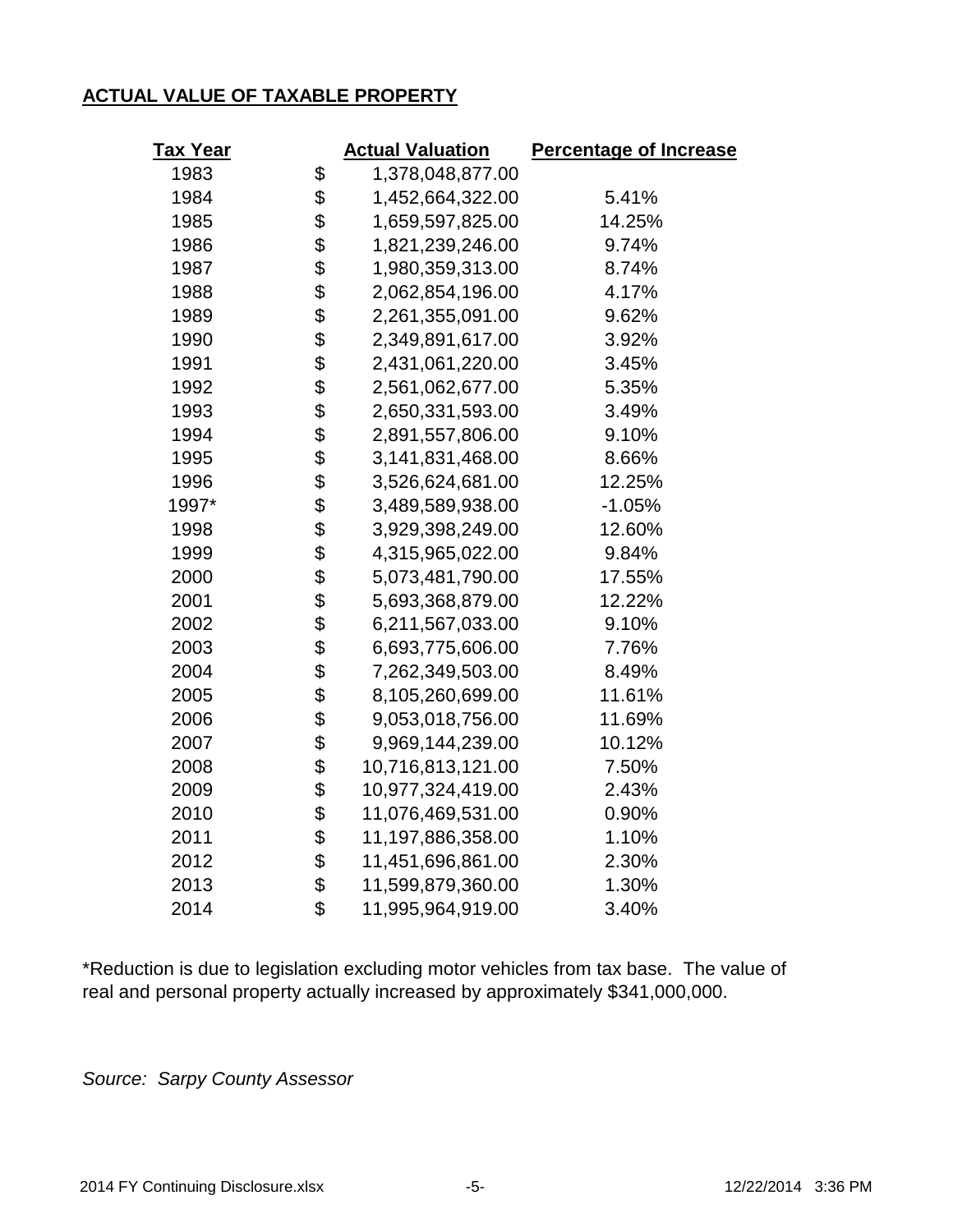## **TAX LEVIES AND COLLECTIONS**

|                                                                       |                 | 2011        |                           | 2012         |                          | 2013           |  |  |  |  |  |  |
|-----------------------------------------------------------------------|-----------------|-------------|---------------------------|--------------|--------------------------|----------------|--|--|--|--|--|--|
| TAX CERTIFIED BY THE ASSESSOR-INCLUDING INTEREST & PUBLICATION FEES:  |                 |             |                           |              |                          |                |  |  |  |  |  |  |
| <b>Real Estate</b>                                                    | \$              | 228,871,834 | \$                        | 234,245,153  | \$                       | 241,783,772    |  |  |  |  |  |  |
| Personal                                                              | \$              | 5,750,094   | $\boldsymbol{\mathsf{S}}$ | 6,124,707    | \$                       | 6,349,051      |  |  |  |  |  |  |
| <b>Centrally Assessed</b>                                             | $\frac{1}{2}$   | 1,088,752   | \$                        | 1,291,352    | \$                       | 1,265,916      |  |  |  |  |  |  |
|                                                                       | $\mathfrak{D}$  | 235,710,680 | $\mathbb{S}$              | 241,661,212  | \$                       | 249,398,739    |  |  |  |  |  |  |
| NET TAX COLLECTED BY THE COUNTY-INCLUDING INTEREST & PUBLICATION FEES |                 |             |                           |              |                          |                |  |  |  |  |  |  |
| TREASURER AS OF JUNE 30, 2014:                                        |                 |             |                           |              |                          |                |  |  |  |  |  |  |
| <b>Real Estate</b>                                                    | \$              | 228,796,967 | \$                        | 233,307,344  | \$                       | 131,446,024    |  |  |  |  |  |  |
| Personal                                                              | \$              | 5,737,644   | $\boldsymbol{\mathsf{S}}$ | 6,061,868    | \$                       | 4,341,780      |  |  |  |  |  |  |
| <b>Centrally Assessed</b>                                             | $\frac{1}{2}$   | 1,088,752   | $\frac{1}{2}$             | 1,291,352    | $\frac{1}{2}$            | 743,959        |  |  |  |  |  |  |
|                                                                       | \$              | 235,623,363 | $\mathbb{S}$              | 240,660,564  | $\mathbb{S}$             | 136,531,763    |  |  |  |  |  |  |
| TOTAL UNCOLLECTED TAX<br>AS OF JUNE 30, 2014:                         |                 |             |                           |              |                          |                |  |  |  |  |  |  |
| <b>Real Estate</b>                                                    | \$              | 74,867.00   | \$                        | 937,809.00   | \$                       | 110,337,748.00 |  |  |  |  |  |  |
| Personal                                                              |                 | 12,450.00   | $\boldsymbol{\mathsf{S}}$ | 62,839.00    | \$                       | 2,007,271.00   |  |  |  |  |  |  |
| <b>Centrally Assessed</b>                                             | \$              |             | \$                        |              | \$                       | 521,957.00     |  |  |  |  |  |  |
|                                                                       | $\overline{\$}$ | 87,317.00   | $\overline{\mathcal{S}}$  | 1,000,648.00 | $\overline{\mathcal{S}}$ | 112,866,976.00 |  |  |  |  |  |  |
| Percentage                                                            |                 | 0.04%       |                           | 0.41%        |                          | 45.26%         |  |  |  |  |  |  |

*Source: Unaudited Financial Statements*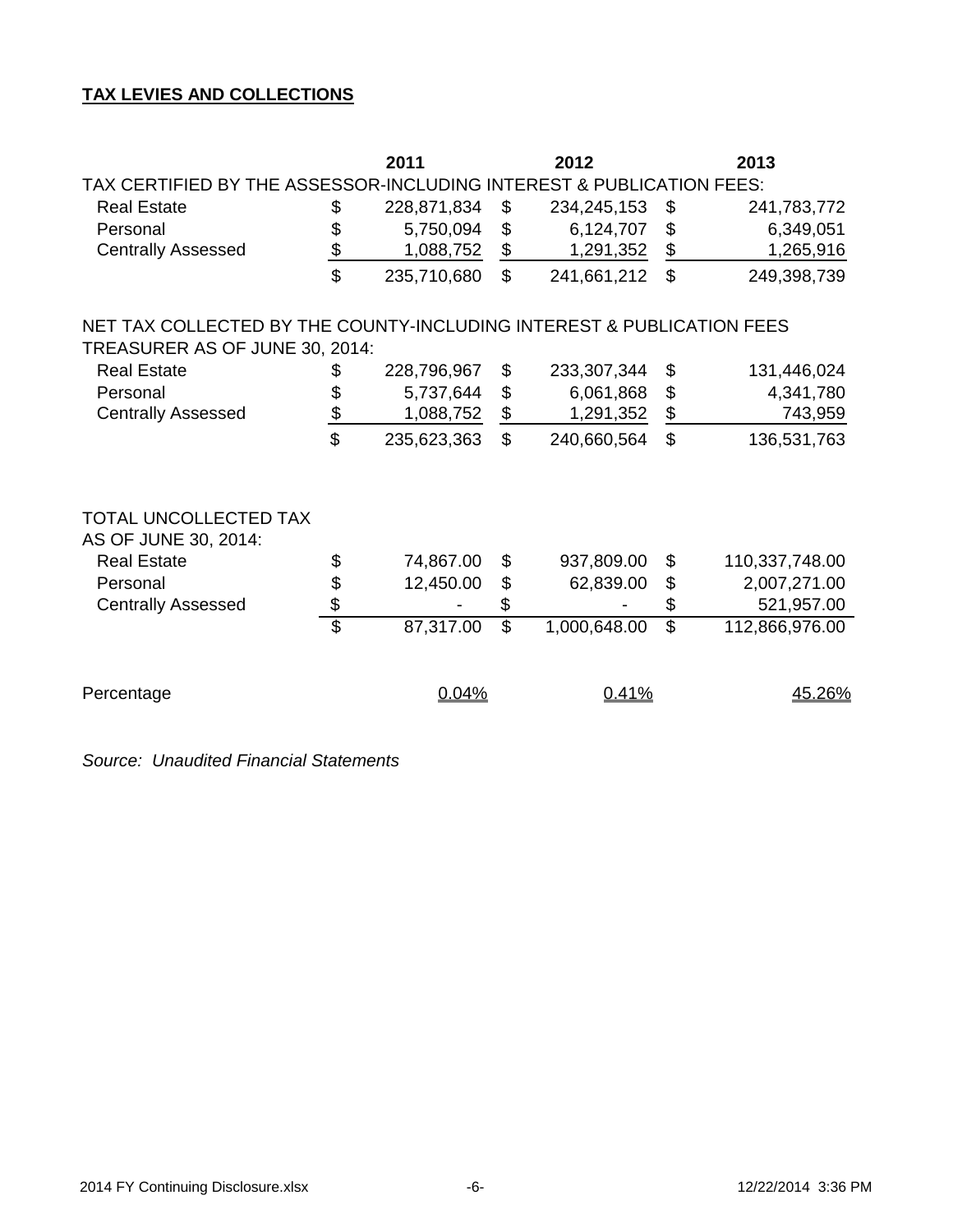# **HISTORY OF COUNTY TAX LEVIES(CENTS PER \$100 OF ASSESSED VALUATION)**

| Year | Amount | Year | Amount |
|------|--------|------|--------|
| 1985 | 38.893 | 2001 | 29.008 |
| 1986 | 45.345 | 2002 | 29.990 |
| 1987 | 45.259 | 2003 | 29.990 |
| 1988 | 45.293 | 2004 | 29.990 |
| 1989 | 44.925 | 2005 | 29.990 |
| 1990 | 44.946 | 2006 | 29.990 |
| 1991 | 44.923 | 2007 | 29.990 |
| 1992 | 43.891 | 2008 | 29.990 |
| 1993 | 43.643 | 2009 | 29.990 |
| 1994 | 40.517 | 2010 | 29.990 |
| 1995 | 40.719 | 2011 | 29.990 |
| 1996 | 36.730 | 2012 | 29.990 |
| 1997 | 34.612 | 2013 | 29.990 |
| 1998 | 34.052 | 2013 | 29.990 |
| 1999 | 30.932 | 2014 | 29.990 |
| 2000 | 29.008 |      |        |

*Source: The County*

## **SARPY COUNTY POPULATION (1970-2013)**

| April 1, 1970 (census)     | 66,200  | July 1, 2000 (census)       | 122,595 |
|----------------------------|---------|-----------------------------|---------|
| April 1, 1980 (census)     | 86,015  | October 24, 2002 (estimate) | 125,836 |
| July 1, 1982 (estimate)    | 91,359  | July 2003 (estimate)        | 132,476 |
| July 1, 1984 (estimate)    | 93,589  | July 2004 (estimate)        | 135,973 |
| July 1, 1986 (estimate)    | 95,600  | July 2005 (estimate)        | 139,371 |
| July 1, 1988 (estimate)    | 98,500  | July 2006 (estimate)        | 142,637 |
| July 1, 1990 (estimate)    | 102,582 | July 2007 (estimate)        | 146,756 |
| July 1, 1991 (estimate)    | 105,012 | July 2008 (estimate)        | 150,467 |
| July 1, 1993 (estimate)    | 108,000 | July 2009 (estimate)        | 153,504 |
| July 1, 1994 (estimate)    | 109,000 | July 2010 (Census)          | 158,840 |
| July 1, 1995 (estimate)    | 112,000 | July 2011 (estimate)        | 162,561 |
| July 1, 1996 (estimate)    | 116,271 | July 2012 (estimate)        | 165,853 |
| January 1, 1998 (estimate) | 120,329 | July 2013 (estimate)        | 169,331 |
| February, 1999 (estimate)  | 122,495 |                             |         |

*Source: U.S. Census*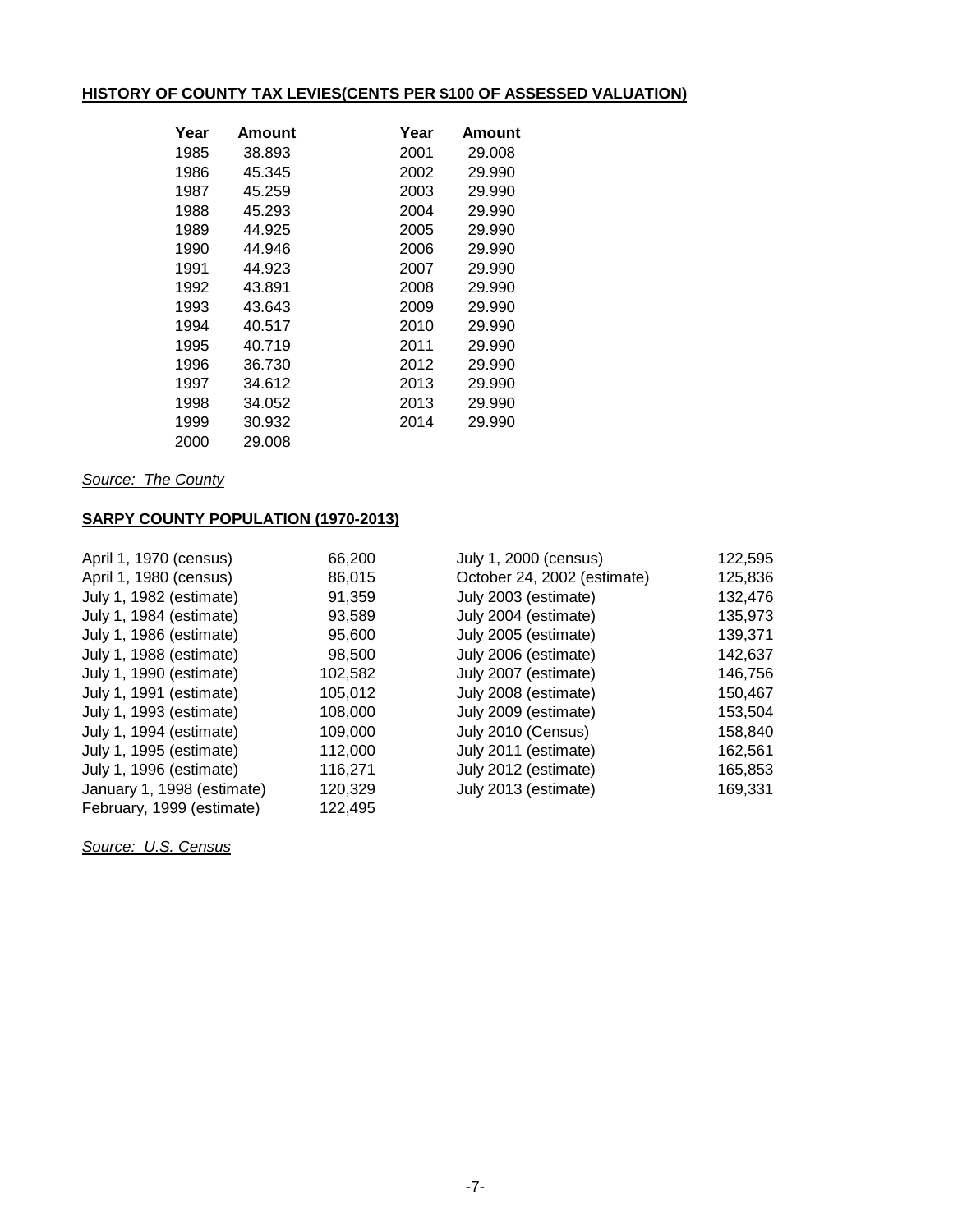## **SARPY COUNTY BUILDING PERMITS\***

|             |                | Single Family | Multi Family |                |    |            |  |
|-------------|----------------|---------------|--------------|----------------|----|------------|--|
| <u>Year</u> | <b>Permits</b> |               | <u>Value</u> | <b>Permits</b> |    | Value      |  |
| 1990        | 509            | \$            | 25,290,087   | 16             | \$ | 3,742,470  |  |
| 1991        | 677            | \$            | 37,758,340   | 7              | \$ | 1,640,950  |  |
| 1992        | 536            | \$            | 39,713,646   | 15             | \$ | 2,656,241  |  |
| 1993        | 236            | \$            | 16,568,130   | 0              | \$ |            |  |
| 1994        | 264            | \$            | 20, 137, 242 | 1              | \$ | 1,288,160  |  |
| 1995        | 232            | \$            | 18,020,733   |                | \$ | 726,600    |  |
| 1996        | 285            | \$            | 24,679,195   | 1              | \$ | 799,575    |  |
| 1997        | 292            | \$            | 24,751,428   | 0              | \$ |            |  |
| 1998        | 342            | \$            | 27,271,098   | 5              | \$ | 6,720,000  |  |
| 1999        | 341            | \$            | 30,254,924   | 4              | \$ | 4,815,220  |  |
| 2000        | 258            | \$            | 26,190,175   | 10             | \$ | 14,040,000 |  |
| 2001        | 281            | \$            | 28,562,177   | 0              | \$ |            |  |
| 2002        | 340            | \$            | 35,253,309   | 0              | \$ |            |  |
| 2003        | 467            | \$            | 49,115,417   | 2              | \$ | 460,880    |  |
| 2004        | 696            | \$            | 71,447,719   | 0              | \$ |            |  |
| 2005        | 685            | \$            | 72,518,595   | 0              | \$ |            |  |
| 2006        | 689            | \$            | 75,054,119   | 1              | \$ | 1,080,000  |  |
| 2007        | 400            | \$            | 48,871,958   | 1              | \$ | 1,000,000  |  |
| 2008        | 359            | \$            | 58,579,543   |                | \$ | 1,080,000  |  |
| 2009        | 216            | \$            | 43,714,130   |                | \$ | 1,617,941  |  |
| 2010        | 78             | \$            | 34,085,230   |                | \$ | 1,238,465  |  |
| 2011        | 169            | \$            | 36,527,462   | 0              | \$ |            |  |
| 2012        | 195            | \$            | 38,787,474   | 0              | \$ |            |  |
| 2013        | 318            | \$            | 63,519,462   | 4              | \$ | 8,232,185  |  |
| 2014        | 320            | \$            | 76,495,447   | 1              | \$ | 4,535,687  |  |

|      |         | Commercial/Industrial |            |  |  |  |  |  |
|------|---------|-----------------------|------------|--|--|--|--|--|
| Year | Permits |                       | Value      |  |  |  |  |  |
| 1990 | 95      | \$                    | 10,813,986 |  |  |  |  |  |
| 1991 | 88      | \$                    | 8,593,578  |  |  |  |  |  |
| 1992 | 45      | \$                    | 16,152,792 |  |  |  |  |  |
| 1993 | 14      | \$                    | 10,354,400 |  |  |  |  |  |
| 1994 | 15      | \$                    | 3,009,641  |  |  |  |  |  |
| 1995 | 22      | \$                    | 7,369,264  |  |  |  |  |  |
| 1996 | 17      | \$                    | 8,033,800  |  |  |  |  |  |
| 1997 | 18      | \$                    | 4,588,647  |  |  |  |  |  |
| 1998 | 44      | \$                    | 16,488,396 |  |  |  |  |  |
| 1999 | 24      | \$                    | 18,374,200 |  |  |  |  |  |
| 2000 | 12      | \$                    | 18,421,674 |  |  |  |  |  |
| 2001 | 20      | \$                    | 15,780,009 |  |  |  |  |  |
| 2002 | 18      | \$                    | 10,553,549 |  |  |  |  |  |
| 2003 | 16      | \$                    | 8,074,954  |  |  |  |  |  |
| 2004 | 10      | \$                    | 6,265,000  |  |  |  |  |  |
| 2005 | 29      | \$                    | 20,637,828 |  |  |  |  |  |
| 2006 | 25      | \$                    | 15,496,200 |  |  |  |  |  |
| 2007 | 20      | \$                    | 18,089,880 |  |  |  |  |  |
| 2008 | 12      | \$                    | 13,027,139 |  |  |  |  |  |
| 2009 | 7       | \$                    | 3,061,475  |  |  |  |  |  |
| 2010 | 4       | \$                    | 2,742,806  |  |  |  |  |  |
| 2011 | 12      | \$                    | 1,727,142  |  |  |  |  |  |
| 2012 | 17      | \$                    | 6,540,526  |  |  |  |  |  |
| 2013 | 33      | \$                    | 3,354,267  |  |  |  |  |  |
| 2014 | 9       | \$                    | 23,277,076 |  |  |  |  |  |

\*Includes only areas outside city zoning jurisdictions. *Source: Sarpy County Building and Planning Department*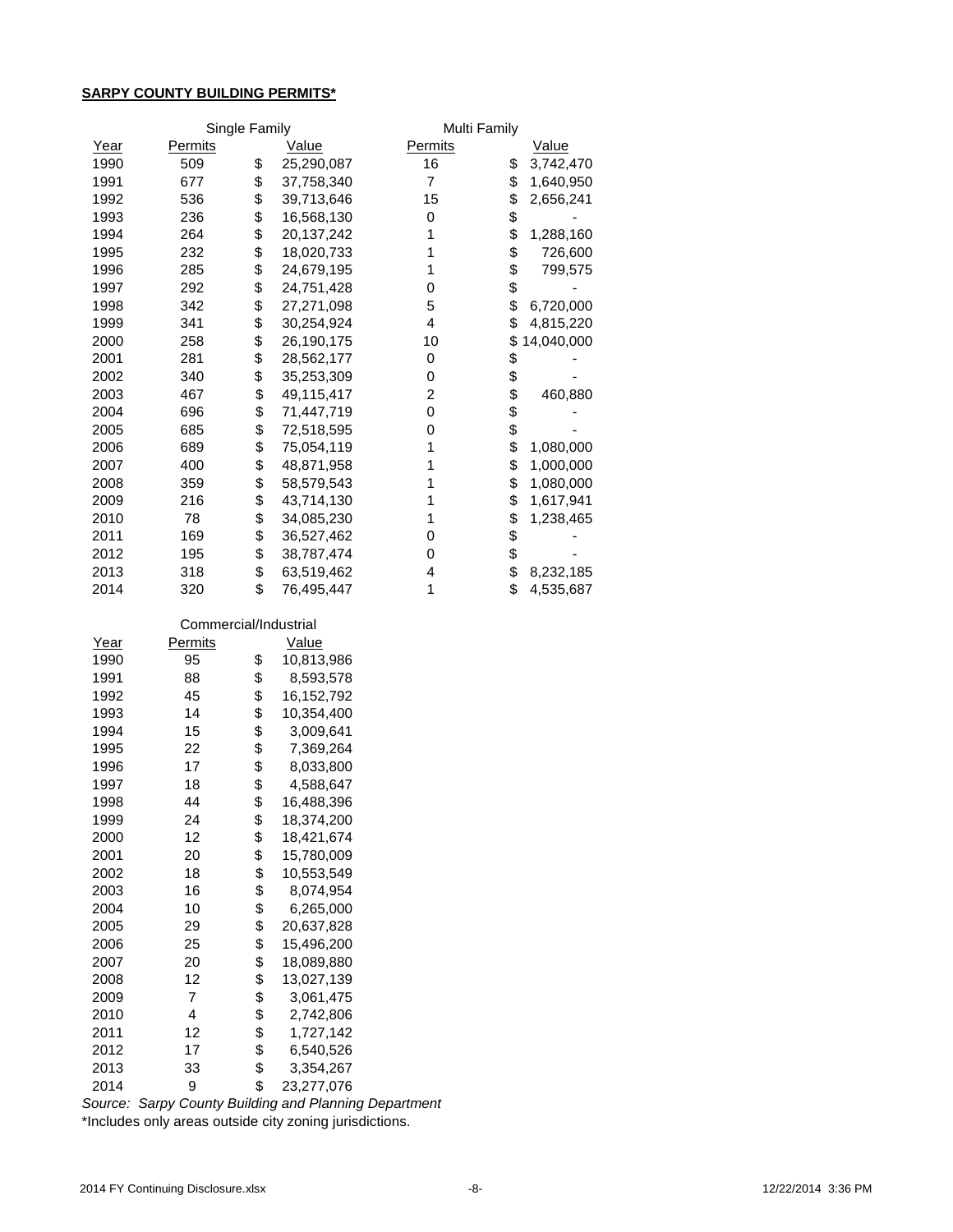## **CASH FUNDS ON HAND**

| <b>OPERATING FUNDS:</b>                        |          | 6/30/2009            |          | 6/30/2010         |          | 6/30/2011            |          | 6/30/2012          |          | 6/30/2013            |          | 6/30/2014                |
|------------------------------------------------|----------|----------------------|----------|-------------------|----------|----------------------|----------|--------------------|----------|----------------------|----------|--------------------------|
| General                                        | \$       | 9,295,174            | \$       | 11,448,100        | \$       | 12,598,232           | \$       | 12,213,310         | \$       | 13,873,530           | \$       | 13,488,425               |
| Road                                           | \$       | 4,165,895            | \$       | 4,772,649         | \$       | 1,466,950            | \$       | 4,333,239          | \$       | 4,577,351            | \$       | 5,118,898                |
| E911 Communication                             | \$       | 2,914                | \$       | 10,688            | \$       | 151,916              | \$       | 259,386            | \$       | 225,079              | \$       | 96,647                   |
| <b>Child Support-District Court</b>            | \$       | 201                  | \$       | 15,654<br>146,382 | \$       | 28,656               | \$       | 1,055              | \$       | 775                  | \$       | 37,000                   |
| Child Support-County Attorney<br>Landfill      | \$<br>\$ | 119,131<br>2,145,238 | \$<br>\$ | 2,358,563         | \$<br>\$ | 148,503<br>2,843,600 | \$<br>\$ | 3,026<br>3,209,358 | \$<br>\$ | 280,087<br>5,331,985 | \$<br>\$ | 265,621<br>7,689,472     |
| <b>Noxious Weed</b>                            | \$       | 205                  | \$       | 89                | \$       | 2,399                | \$       | 111                | \$       | 3,706                | \$       | 5,954                    |
| <b>Information Systems</b>                     | \$       | 7,457                | \$       | 35,777            | \$       | 38,988               | \$       | 45,144             | \$       | 46,604               | \$       | 28,556                   |
| Purchasing                                     | \$       | (17)                 | \$       | 4,222             | \$       | 6,554                | \$       | 3,075              | \$       | 5,853                | \$       | 9,973                    |
| Fleet                                          | \$       | 50,772               | \$       | 31,911            | \$       | 91,165               | \$       | 6,443              | \$       | 126,940              | \$       | 81,417                   |
| TOTAL OPERATING FUNDS:                         | \$       | 15,786,970           | \$       | 18,824,035        | \$       | 17,376,963           | \$       | 20,074,147         | \$       | 24,471,910           | \$       | 26,821,963               |
| <b>NON-OPERATING FUNDS:</b>                    |          | 6/30/2009            |          | 6/30/2009         |          | 6/30/2011            |          | 6/30/2012          |          | 6/30/2012            |          | 6/30/2014                |
| E911 Wireless Service                          | \$       |                      | \$       |                   | \$       | 125,988              | \$       | 19,369             | \$       |                      | \$       |                          |
| E911 Sinking                                   | \$       |                      | \$       |                   | \$       |                      | \$       | 158,755            | \$       | 137,454              | \$       | 62,056                   |
| <b>Wireless Communications</b>                 | \$       | 24,439               | \$       | 63,390            | \$       | 68,349               | \$       | 42,569             | \$       | 94,329               | \$       | 108,943                  |
| E911 Rebanding                                 | \$       | 66,347               | \$       | 65,677            | \$       | 61,277               | \$       | 723                | \$       | 723                  | \$       | 2,043                    |
| Child Support-Incentive                        | \$       |                      | \$       | 63,192            | \$       | 66,582               | \$       | 37,523             | \$       | 24,446               | \$       | 103,881                  |
| Tourism                                        | \$       | 153,770              | \$       | 287,393           | \$       | 394,242              | \$       | 482,858            | \$       | 599,666              | \$       | 696,109                  |
| Visitors Improvement                           | \$       | 819,849              | \$       | 712,201           | \$       | 621,586              | \$       | 693,144            | \$       | 685,462              | \$       | 522,417                  |
| <b>Employment Security</b>                     | \$       | 17,882               | \$       | 8,216             | \$       | 556                  | \$       | 24,252             | \$       | 36,518               | \$       | 43,467                   |
| Early Retiree Reimb Program<br>Medical         | \$       |                      | \$       |                   | \$       |                      | \$       | 120,000            | \$       |                      | \$       |                          |
| Institutions                                   | \$<br>\$ | 54,654<br>29.587     | \$<br>\$ | 137,932           | \$<br>\$ | 162,985<br>16,406    | \$<br>\$ | 142,156<br>4,986   | \$<br>\$ | 160,369<br>1,188     | \$<br>\$ | 134,970<br>3,342         |
| Register of Deeds Technology                   | \$       | ÷,                   | \$       | 23,491            | \$       |                      | \$       |                    | \$       | 75,426               | \$       | 199,227                  |
| <b>Alcohol Diversion</b>                       | \$       | 6,504                | \$       | 103,661           | \$       | 7,102                | \$       | 7,705              | \$       | 3,757                | \$       | 8,898                    |
| <b>County Drug Enforcement</b>                 | \$       | 2,783                | \$       | 9,109             | \$       | 9,109                | \$       | 9,109              | \$       | 4,109                | \$       | 4,795                    |
| FG-Drug Court                                  | \$       | 1,324                | \$       | 1,000             | \$       | 383                  | \$       | 56                 | \$       | 57                   | \$       | 56                       |
| <b>FG-JAIBG</b>                                | \$       | 3,172                | \$       | 3,219             | \$       | 3,034                | \$       | 2,359              | \$       |                      | \$       | ÷.                       |
| FG-Title 1D                                    | \$       | 1,996                | \$       | 79                | \$       | 1,038                | \$       | 1,668              | \$       | 2,232                | \$       | 1,025                    |
| <b>FG-Juvenile Pretrial Assessment</b>         | \$       | 1,153                | \$       |                   | \$       |                      | \$       |                    | \$       |                      | \$       |                          |
| <b>State Education Reimbursement</b>           | \$       | 3,375                | \$       | 2,939             | \$       | 1,569                | \$       | 6,070              | \$       | 3,656                | \$       | 2,506                    |
| FG-ARRA Title 1D                               | \$       |                      | \$       | 590               | \$       | 574                  | \$       |                    | \$       |                      | \$       |                          |
| FG-Truancy                                     | \$       |                      | \$       |                   | \$       |                      | \$       | 403                | \$       |                      | \$       |                          |
| Learning Comm-Truancy                          | \$       |                      | \$       |                   | \$       |                      | \$       | 25,184             | \$       | 14,010               | \$       |                          |
| <b>FG-JDAI</b>                                 | \$       |                      | \$       |                   | \$       |                      | \$       |                    | \$       | 339                  | \$       | 268                      |
| Juvenile Serv LB561                            | \$       |                      | \$       |                   | \$       |                      | \$       |                    | \$       |                      | \$       | 1,165                    |
| LB561 Enhancement                              | \$       |                      | \$       |                   | \$       |                      | \$       |                    | \$       |                      | \$       |                          |
| Sherwood Foundation                            | \$       |                      | \$       |                   | \$       |                      | \$       |                    | \$       |                      | \$       | 104,972                  |
| <b>Federal Forfeitures</b>                     | \$<br>\$ | 284,911              | \$<br>\$ | 192,675           | \$<br>\$ | 176,122              | \$<br>\$ | 154,187            | \$<br>\$ | 184,941              | \$<br>\$ | 147,807<br>746           |
| Fed Forf - Cty Atty<br><b>SCAAP</b>            | \$       |                      | \$       |                   | \$       |                      | \$       | 2,800              | \$       | 2,800                | \$       |                          |
| Soc. Security Incentive                        | \$       |                      | \$       |                   | \$       |                      | \$       |                    | \$       | 1,600                | \$       |                          |
| STOP Program                                   | \$       | 66,275               | \$       | 63,110            | \$       | 72,918               | \$       | 77,315             | \$       | 74,883               | \$       | 98,001                   |
| <b>FG-Victim Witness</b>                       | \$       | 898                  | \$       |                   | \$       | 335                  | \$       |                    | \$       | 99                   | \$       |                          |
| NE CASA Assn.                                  | \$       |                      | \$       |                   | \$       |                      | \$       |                    | \$       |                      | \$       | 767                      |
| CDBG-Revolving Loan                            | \$       | 588.157              | \$       | 589,456           | \$       | 31,156               | ፍ        |                    | ፍ        |                      | ¢        | 4,170                    |
| <b>FG-Energy Efficiency</b>                    | \$       |                      | \$       | 20                | \$       | 396                  | \$       | 781                | \$       |                      | \$       |                          |
| <b>FG-Mental Health</b>                        | \$       |                      | \$       |                   | \$       |                      | \$       |                    | \$       |                      | \$       | 5,231                    |
| <b>FG-Perkins Corrections</b>                  | \$       |                      | \$       |                   | \$       | 1,200                | \$       | 1,114              | \$       | 126                  | \$       | 1,550                    |
| <b>SG-Trees for NE Towns</b>                   | \$       |                      | \$       |                   | \$       |                      | \$       |                    | \$       |                      | \$       |                          |
| FG-Project Engage                              | \$       | 702                  | \$       | 130               | \$       | $\blacksquare$       | \$       | ٠                  | \$       |                      | \$       | $\overline{\phantom{a}}$ |
| <b>CCP Grant-Comm Service</b>                  | \$       | ÷,                   | \$       |                   | \$       | 485                  | \$       | 470                | \$       |                      | \$       |                          |
| <b>FG-JAG Recruitment</b>                      | \$       |                      | \$       | 1,578             | \$       | ä,                   | \$       | ÷,                 | \$       |                      | \$       |                          |
| <b>FG-Drug Enforcement</b>                     | \$       | 387                  | \$       | 275               | \$       | 860                  | \$       | 388                | \$       | 382                  | \$       | 382                      |
| Juvenile Serv LB640                            | \$       | 12                   | \$       |                   | \$       |                      | \$       |                    | \$       |                      | \$       | $\blacksquare$           |
| County Aid Enhancement                         | \$       |                      | \$       | 485               | \$       |                      | \$       |                    | \$       |                      | \$       |                          |
| <b>FG-JAG Equipment</b>                        | \$       |                      | \$       | 883               | \$       |                      | \$       |                    | \$       | 144                  | \$       |                          |
| <b>FG-Traffic Enforcement</b><br>FG-Brownfield | \$<br>\$ |                      | \$<br>\$ | 3,879<br>939      | \$<br>\$ | 12,402<br>379        | \$<br>\$ | 13,809             | \$<br>\$ | 18,240               | \$<br>\$ | 417                      |
| <b>FG-GIS Transportation</b>                   | \$       | 311                  | \$       | 272               | \$       | 495                  | \$       | 1,461              | \$       | 51                   | \$       | 30,260                   |
| <b>FG-Adult Drug Court</b>                     | \$       | 29,710               | \$       | 24,202            | \$       | 30,644               | \$       | 38,526             | \$       | 45,441               | \$       | 43,556                   |
| FG-Buffer Zone                                 | \$       | 491                  | \$       | 34                | \$       | 516                  | \$       | 49,034             | \$       |                      | \$       |                          |
| <b>FG-Drug Eradication</b>                     | \$       | 6,670                | \$       | 6,759             | \$       | 5,084                | \$       | 7,740              | \$       | 11,293               | \$       | 22,830                   |
| FG-Juvnile Day/Evening Reporting               | \$       | 8,117                | \$       | 4,676             | \$       | 2,514                | \$       |                    | \$       |                      | \$       |                          |
| FG-MIP Mini Grant                              | \$       | 3,783                | \$       | 606               | \$       | ÷,                   | \$       |                    | \$       |                      | \$       |                          |
| <b>FG-Accident Reconstruction</b>              | \$       | 5,091                | \$       | 3,261             | \$       | 1,070                | \$       |                    | \$       |                      | \$       |                          |
| Sub-total                                      | \$       | 2,182,350            | \$       | 2,375,329         | \$       | 1,877,356            | \$       | 2,126,514          | \$       | 2,183,741            | \$       | 2,355,857                |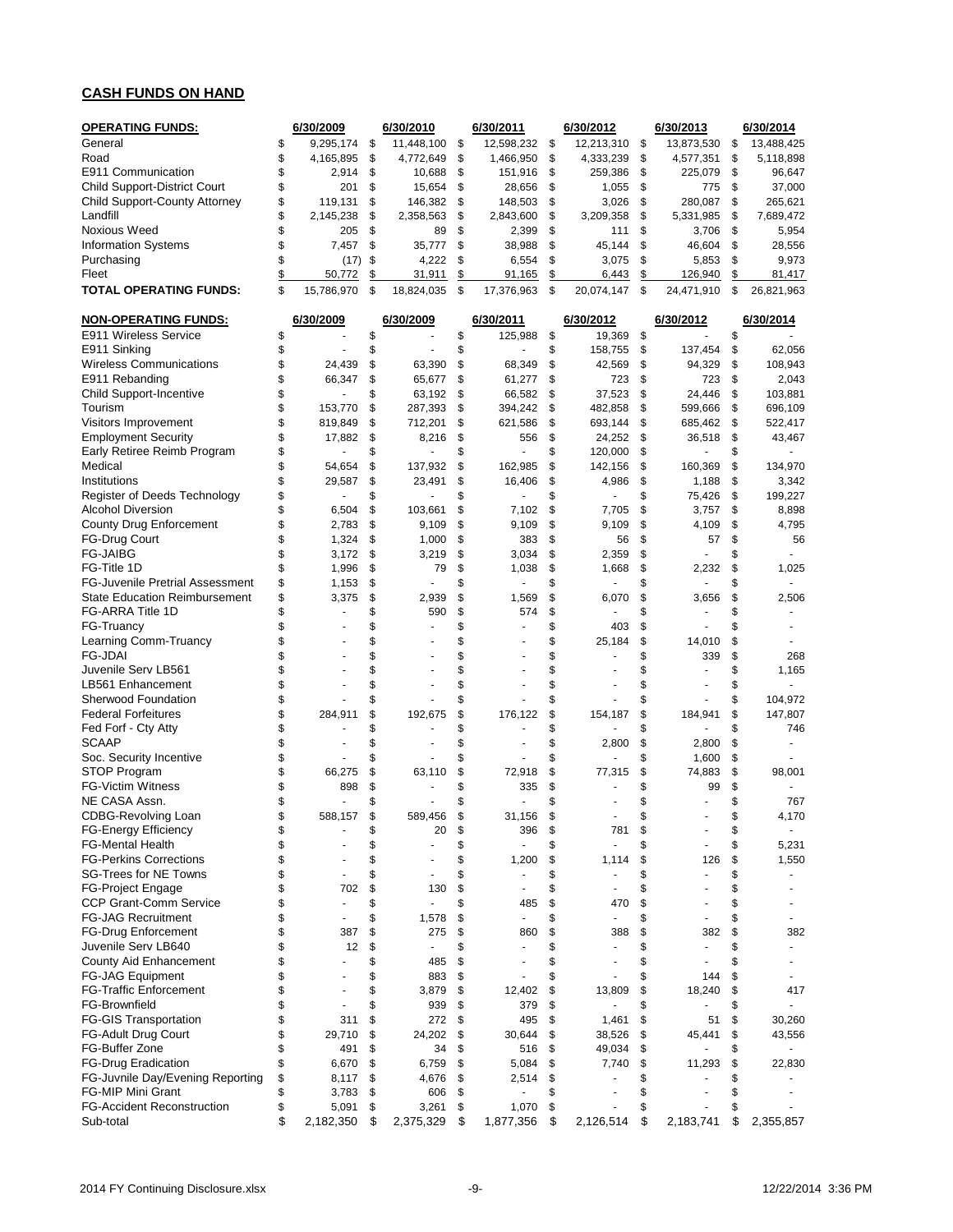|                                       | 6/30/2009<br>6/30/2010 |                | 6/30/2011       | 6/30/2012 |              |    | 6/30/2013    | 6/30/2014 |              |    |              |
|---------------------------------------|------------------------|----------------|-----------------|-----------|--------------|----|--------------|-----------|--------------|----|--------------|
| <b>FG-Boat Patrol</b>                 | \$                     | 170            | \$<br>174       | \$        |              | \$ |              | \$        |              |    |              |
| SG-Stormwater Mgt.                    |                        | 161,484        | \$<br>177,287   | \$        | 28,991       | \$ | 137,158      | \$        | 174,104      | \$ | 114,881      |
| <b>Inheritance Tax</b>                |                        | 2,403,341      | \$<br>2,432,497 | \$        | 2,894,993    | \$ | 3,642,501    | S         | 3,571,095    | \$ | 2,776,422    |
| Non-Operating Sub-Total               | \$                     | 4,747,345      | \$<br>4,985,287 | \$        | 4,801,340    | \$ | 5,906,173    | \$        | 5,928,940    | \$ | 5,247,160    |
| Keno                                  |                        | 113,487        | \$<br>115,934   | \$        | 90,729       | \$ | 51,429       | \$        | 77,030       | \$ | 98,879       |
| 800 MHz Bond                          | \$                     | 413,392        | \$<br>181,266   | S         |              | \$ |              |           |              |    |              |
| <b>Courthouse Bond</b>                |                        | 416,851        | \$              | \$        |              | \$ |              |           |              |    |              |
| <b>Courthouse Administrative Bond</b> | \$                     | 561,941        | \$<br>566,015   | \$        | 1,048,552    | \$ | 1,079,630    | S         | 817,876      | \$ | 681,245      |
| <b>Courthouse Remodel Bond</b>        | \$                     | 217,992        | \$<br>133,461   | \$        | (62, 515)    | \$ | 7,746        | \$        | 84,069       | \$ | 109,183      |
| <b>Sheriff Admin Bond</b>             |                        | 643,853        | \$<br>1,616,445 | \$.       | 1,123,595    | \$ | 834,233      | S         | 753,099      | \$ | 869,588      |
| <b>Stadium Bonds Public</b>           |                        |                | \$<br>22,195    | \$        | 505          | \$ | 782          | \$        | 71,159       | \$ | 2,967        |
| <b>Stadium Bonds Private</b>          | \$                     |                | 1,192           | \$        | 9,153        | \$ | 166.847      | \$        | 14,716       | \$ | 134,640      |
| <b>Landfill Bond Surplus</b>          |                        | 3,383,032      | \$<br>2,217,011 | \$        | 1,725,517    | \$ | 1,266,607    | \$        | 769,734      | \$ |              |
| Series A Stadium Const.               |                        |                |                 | \$        | 282          | \$ |              |           |              |    |              |
| Series B Stadium Const.               |                        |                |                 | S         | 391          | \$ |              |           |              |    |              |
| Series C Stadium Const.               |                        |                |                 | \$        | 338          | \$ |              |           |              |    |              |
| Series 2010 Stadium Const.            |                        |                |                 | \$        | 676          | \$ |              |           |              |    |              |
| <b>Stadium Maintenance</b>            |                        |                |                 |           |              | \$ | 84,789       | \$        | 110,362      | \$ | 120,435      |
| Sinking Fund                          | \$                     | 693,188        | \$<br>596,553   | \$        | 924,972      | \$ | 808,134      | \$        | 469,439      | S  | 282,062      |
| <b>Landfill Closure</b>               |                        | 7,182,127      | \$<br>7,182,127 | \$        | 7,182,127    | \$ | 7,182,127    | \$        | 7,182,127    | \$ | 7,182,127    |
| <b>Hazardous Waste</b>                | \$                     | 46,623         | \$<br>46,623    | \$        |              | \$ |              | \$        |              | \$ |              |
| Sewer Fund                            |                        | 1,168,913      | \$<br>1,262,860 | \$        | 1,276,346    | \$ | 1,357,031    | \$        | 1,362,986    | \$ | 2,321,000    |
| <b>Sewer Operations</b>               |                        | 124,617        | \$<br>109,976   | \$        | 18,407       | \$ | 95,612       | \$        | 67,233       | \$ | 69,146       |
| <b>Phase II Stormwater</b>            | \$                     | 11,000         | \$<br>14,500    | S         | 19,500       | \$ | 29,500       | S         | 32,000       | \$ |              |
| <b>Watershed Fee</b>                  |                        |                | 5,750           | \$        | 28,645       | \$ | 253,282      | \$        | 33,231       | \$ | 319,806      |
| <b>Connection Fee Fund</b>            |                        | $\overline{a}$ |                 | \$        |              | \$ |              | \$        | 25           | \$ | 1,050        |
| GIS                                   |                        | 175            | 3,537           | \$        | 11,076       | \$ | 31,562       | \$        | 4,518        | \$ | 8,717        |
| <b>TOTAL NON-OPERATING FUNDS</b>      | \$                     | 19,724,536     | \$19,060,732    |           | \$18,199,636 | \$ | 19,155,484   |           | \$17,778,544 | \$ | 17,448,006   |
| <b>GRAND TOTAL:</b>                   |                        | \$ 35,511,506  | \$ 37,884,767   |           | \$35,576,599 |    | \$39,229,631 |           | \$42,250,454 |    | \$44,269,969 |

*Source: The County*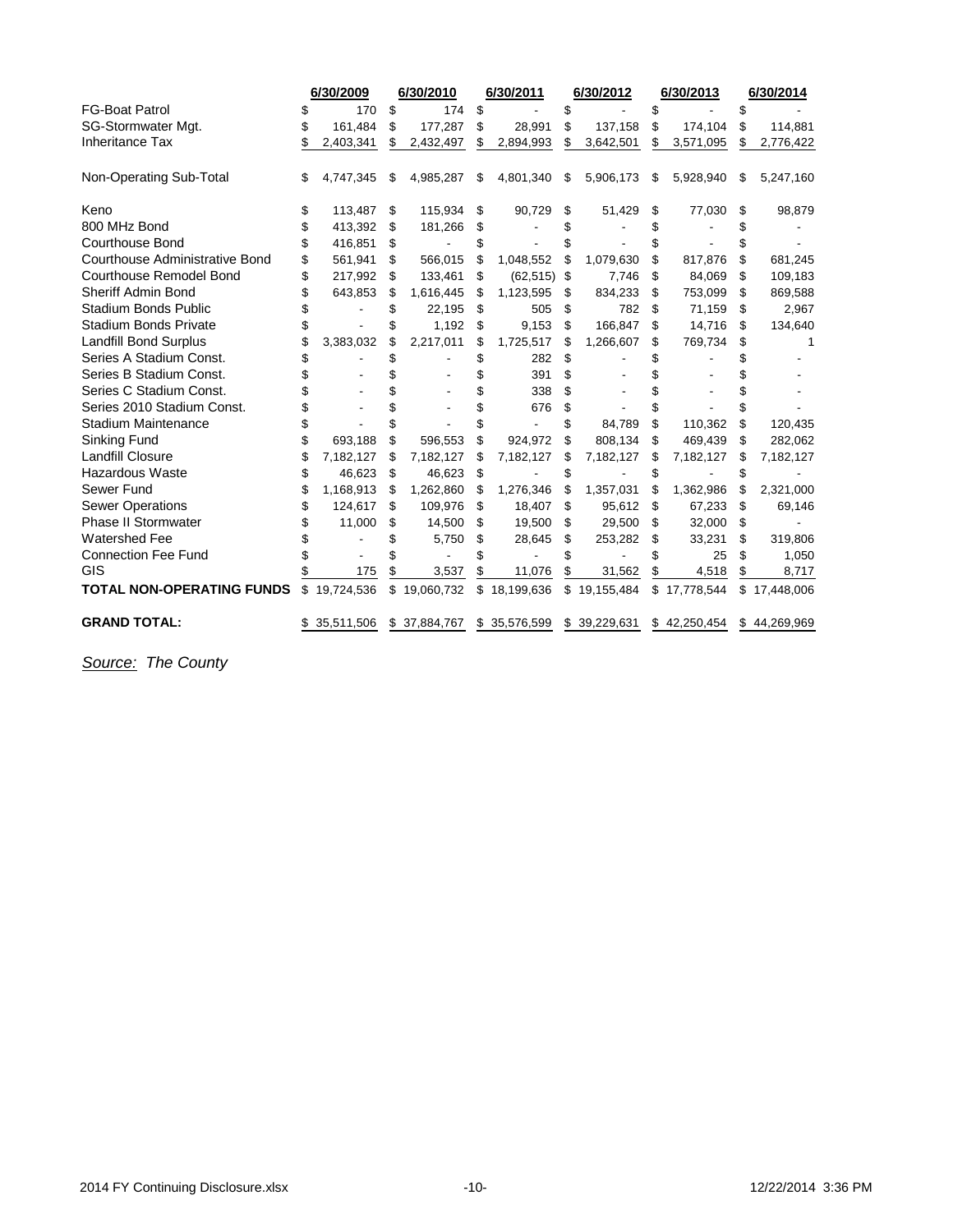## **ESTIMATED OVERLAPPING AND UNDERLYING INDEBTEDNESS (AS OF JUNE 30, 2014)**

|                      |                                        | Total Actual         |          | <b>Total Sarpy</b> | % Appl.            | Total Net                        |                |    | Amount      |  |  |  |
|----------------------|----------------------------------------|----------------------|----------|--------------------|--------------------|----------------------------------|----------------|----|-------------|--|--|--|
|                      |                                        | Valuation            |          | Valuation          | To County          |                                  | Debt           |    | Applicable  |  |  |  |
|                      |                                        |                      |          |                    |                    |                                  |                |    |             |  |  |  |
| <b>Sarpy County</b>  | \$                                     | 11,995,964,919.00    | \$       | 11,995,964,919.00  | 100.00%            | \$                               | 9,965,000      |    | 9,965,000   |  |  |  |
| City of Bellevue     | \$                                     | 2,697,603,118.00     | \$       | 2,697,603,118.00   | 100.00%            | \$                               | 46,800,000     |    | 46,800,000  |  |  |  |
| City of Papillion*   | \$                                     | 1,375,367,968.00     | \$       | 1,375,367,968.00   | 100.00%            | \$                               | 41,045,000     |    | 41,045,000  |  |  |  |
| City of LaVista*     | \$                                     | 1,269,085,286.00     | \$       | 1,269,085,286.00   | 100.00%            | \$                               | 51,780,000     |    | 51,780,000  |  |  |  |
| City of Gretna       | $\overline{\boldsymbol{\theta}}$       | 323,119,668.00       | \$       | 323,119,668.00     | 100.00%            | \$                               | 14,530,000     |    | 14,530,000  |  |  |  |
| City of Springfield  | $\overline{\boldsymbol{\theta}}$       | 76,972,833.00        | \$       | 76,972,833.00      | 100.00%            | \$                               | 1,105,000      |    | 1,105,000   |  |  |  |
| Learning Comm.       | \$                                     | 49,517,470,940.00    | \$       | 11,992,042,934.00  | 24.22%             | \$                               |                |    |             |  |  |  |
| School District 1    | \$                                     | 2,497,195,325.00     | \$       | 2,497,195,325.00   | 100.00%            | \$                               |                |    |             |  |  |  |
| School District 27   | \$                                     | 4,433,295,979.00     | \$       | 4,433,295,979.00   | 100.00%            | \$                               | 113,485,000    |    | 113,485,000 |  |  |  |
| School District 37   | \$                                     | 1,759,231,689.00     | \$       | 1,587,329,334.00   | 90.23%             | \$                               | 66,100,326     |    | 59,641,369  |  |  |  |
| School District 46   | \$                                     | 1,719,434,416.00     | \$       | 1,719,434,416.00   | 100.00%            | \$                               | 3,790,520      |    | 3,790,520   |  |  |  |
| School District 01   | \$                                     | 19,370,086,656.00    | \$       | 781,014,061.00     | 4.03%              | \$                               | 249,019,969    |    | 10,040,642  |  |  |  |
| School District 17   | \$                                     | 9,353,153,588.00     | \$       | 1,519,070,233.00   | 16.24%             | \$                               | 157,635,000    |    | 25,601,914  |  |  |  |
| School District 32   | \$                                     | 463,436,959.00       | \$       | 3,213,974.00       | 0.69%              | \$                               | 7,152,280      |    | 49,602      |  |  |  |
| School District 78   | \$                                     | 645,799,183.00       | \$       | 708,009.00         | 0.11%              | \$                               | 7,255,000      |    | 7,954       |  |  |  |
| <b>ESU #2</b>        | \$                                     | 10,824,474,099.00    | \$       | 708,009.00         | 0.01%              | \$                               | 85,000         |    | 6           |  |  |  |
| ESU#3                | \$                                     | 35, 171, 239, 070.00 | \$       | 11,214,242,848.00  | 31.88%             | \$                               | 365,000        |    | 116,379     |  |  |  |
| <b>ESU #19</b>       | $\overline{\boldsymbol{\theta}}$       | 19,370,086,656.00    | \$       | 781,014,061.00     | 4.03%              | \$                               |                |    |             |  |  |  |
| Metro Com. College   | \$                                     | 55,794,705,896.00    | \$       | 11,995,964,919.00  | 21.50%             | \$                               |                |    |             |  |  |  |
| <b>Ag Society</b>    | \$                                     | 11,995,964,919.00    | \$       | 11,995,964,919.00  | 100.00%            | \$                               |                |    |             |  |  |  |
| Papio-Mo NRD         | \$                                     | 55,052,013,961.00    | \$       | 11,995,964,919.00  | 21.79%             | \$                               | 68,825,000     |    | 14,997,131  |  |  |  |
| Eastern Sarpy Fire   | $\overline{\mathbf{S}}$                | 776,925,345.00       | \$       | 776,925,345.00     | 100.00%            | \$                               | 1,150,000      |    | 1,150,000   |  |  |  |
| Good Luck Fire       | \$                                     | 16,750,081.00        | \$       | 16,750,081.00      | 100.00%            | \$                               |                |    |             |  |  |  |
| <b>Gretna Fire</b>   | \$                                     | 1,435,289,956.00     | \$       | 1,435,289,956.00   | 100.00%            | \$                               | 5,145,000      |    | 5,145,000   |  |  |  |
| <b>Millard Fire</b>  | \$                                     | 3,210,252,768.00     | \$       | 1,529,221,183.00   | 47.64%             | \$                               |                |    |             |  |  |  |
| Papillion Fire       | \$                                     | 2,181,124,255.00     | \$       | 2,181,124,255.00   | 100.00%            | \$                               | 2,445,000      |    | 2,445,000   |  |  |  |
| Springfield Fire     | \$                                     | 391,478,057.00       | \$       | 391,478,057.00     | 100.00%            | \$                               | 1,985,000      |    | 1,985,000   |  |  |  |
| SID #23              | $\overline{\boldsymbol{\theta}}$       | 44,545,219.00        | \$       | 44,545,219.00      | 100.00%            | \$                               | 940,000        |    | 940,000     |  |  |  |
| SID #24              | \$                                     | 6,710,948.00         | \$       | 6,710,948.00       | 100.00%            | \$                               |                |    |             |  |  |  |
| SID #29              | \$                                     | 7,652,488.00         | \$       | 7,652,488.00       | 100.00%            | \$                               | 40,000         |    | 40,000      |  |  |  |
| SID #34              | $\overline{\$}$                        | 14,845,711.00        | \$       | 14,845,711.00      | 100.00%            | \$                               | 645,666        |    | 645,666     |  |  |  |
| SID #38              | \$                                     | 24,418,703.00        | \$       | 24,418,703.00      | 100.00%            | \$                               |                |    |             |  |  |  |
| SID #48              | \$                                     | 89,009,918.00        | \$       | 89,009,918.00      | 100.00%            | \$                               |                |    |             |  |  |  |
| SID #52              | $\overline{\boldsymbol{\theta}}$       | 81,141,593.00        | \$       | 81,141,593.00      | 100.00%            | \$                               | $\blacksquare$ |    |             |  |  |  |
| $SID \#65$           | $\overline{\boldsymbol{\theta}}$       | 63,721,283.00        | \$       | 63,721,283.00      | 100.00%            | \$                               | 645,000        |    | 645,000     |  |  |  |
| SID #67              | \$                                     | 33,129,962.00        | \$       | 33,129,962.00      | 100.00%            | \$                               | 555,000        |    | 555,000     |  |  |  |
| SID #68              | \$                                     | 25,528,876.00        | \$       | 25,528,876.00      | 100.00%            | \$                               | 250,000        |    | 250,000     |  |  |  |
| SID #79              | $\overline{\mathcal{E}}$               | 23,200,007.00        | \$       | 23,200,007.00      | 100.00%            | \$                               | 60,000         |    | 60,000      |  |  |  |
| SID #81              | $\overline{\boldsymbol{\theta}}$       | 19,254,538.00        | \$       | 19,254,538.00      | 100.00%            | \$                               | 925,000        |    | 925,000     |  |  |  |
| <b>SID #87</b>       | $\overline{\boldsymbol{\theta}}$       | 16,785,232.00        | \$       | 16,785,232.00      | 100.00%            | \$                               | 75,000         |    | 75,000      |  |  |  |
| SID #92              | $\overline{\boldsymbol{\theta}}$       | 28,897,380.00        | \$       | 28,897,380.00      | 100.00%            | $\overline{\boldsymbol{\theta}}$ | 780,000        |    | 780,000     |  |  |  |
| SID #96              | $\overline{\boldsymbol{\theta}}$       | 38,742,045.00        | \$       | 38,742,045.00      | 100.00%            | \$                               |                |    |             |  |  |  |
| SID #97              | \$                                     | 58,113,261.00        | \$       | 58,113,261.00      | 100.00%            | \$                               | 3,140,000      |    | 3,140,000   |  |  |  |
| SID #101             | \$                                     | 65,813,310.00        | \$       | 65,813,310.00      | 100.00%            | \$                               | 1,445,000      |    | 1,445,000   |  |  |  |
| SID #104             | $\overline{\boldsymbol{\theta}}$       | 122,146,862.00       | \$       | 122,146,862.00     | 100.00%            | \$                               | 475,000        |    | 475,000     |  |  |  |
| SID #111             | $\overline{\boldsymbol{\theta}}$       | 65,021,891.00        | \$       | 65,021,891.00      | 100.00%            | \$                               | 310,000        |    | 310,000     |  |  |  |
| SID #130             | \$                                     | 3,682,059.00         | \$       | 3,682,059.00       | 100.00%            | \$                               |                |    |             |  |  |  |
| SID #133             | $\overline{\boldsymbol{\theta}}$       | 37,209,722.00        | \$       | 37,209,722.00      | 100.00%            | \$                               | 850,000        |    | 850,000     |  |  |  |
| SID #137             | \$                                     | 49,378,611.00        | \$       | 49,378,611.00      | 100.00%            | \$                               | 1,030,000      |    | 1,030,000   |  |  |  |
| SID #143             | \$                                     | 76,265,137.00        | \$       | 76,265,137.00      | 100.00%            | \$                               | 2,135,000      |    | 2,135,000   |  |  |  |
| SID #147             | \$<br>$\overline{\boldsymbol{\theta}}$ | 33,142,238.00        | \$       | 33,142,238.00      | 100.00%            | \$                               | 1,095,000      |    | 1,095,000   |  |  |  |
| SID #151<br>SID #156 | $\overline{\$}$                        | 5,954,344.00         | \$<br>\$ | 5,954,344.00       | 100.00%<br>100.00% | \$<br>\$                         | 265,000        |    | 265,000     |  |  |  |
|                      |                                        | 62,189,895.00        |          | 62,189,895.00      |                    |                                  | 2,650,000      |    | 2,650,000   |  |  |  |
| Sub-total            | \$                                     | 304,814,024,823      | \$       | 97,682,567,842     |                    | \$                               | 867,973,761    | \$ | 421,991,183 |  |  |  |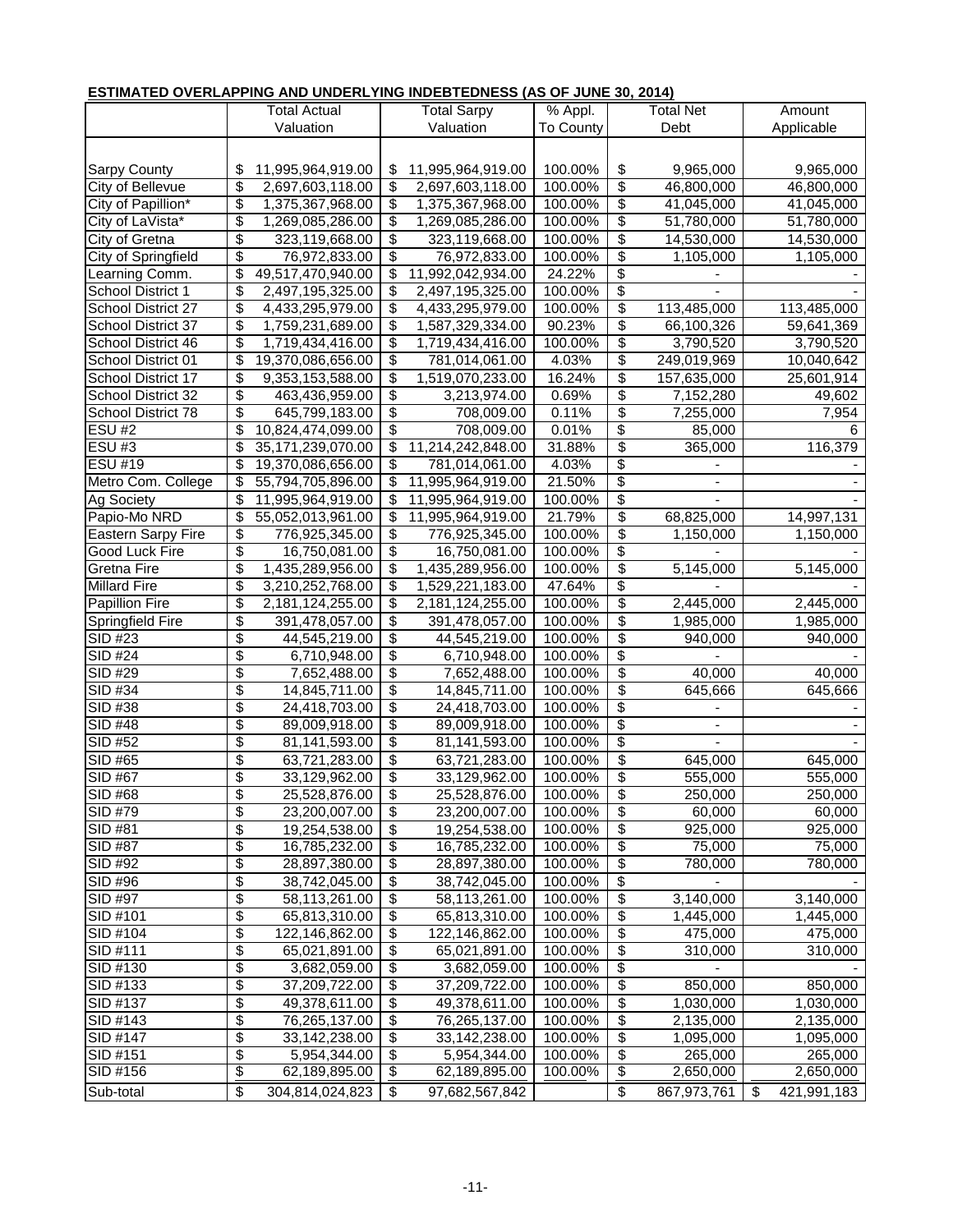| <u>LOTIMATED OVEREALTING AND UNDERETING INDEDITEDINESS (AS OF JUNE 30, 2014)</u> |                          |                     |                          |                    |           |                                  |                  |                        |
|----------------------------------------------------------------------------------|--------------------------|---------------------|--------------------------|--------------------|-----------|----------------------------------|------------------|------------------------|
|                                                                                  |                          |                     |                          |                    |           |                                  |                  | Amount                 |
|                                                                                  |                          | <b>Total Actual</b> |                          | <b>Total Sarpy</b> | % Appl.   |                                  | <b>Total Net</b> | Applicable             |
|                                                                                  |                          | Valuation           |                          | Valuation          | To County |                                  | Debt             | To County              |
| SID #158                                                                         | \$                       | 149,215,644.00      | \$                       | 149,215,644.00     | 100.00%   | \$                               | 7,670,000        | 7,670,000              |
| SID #162                                                                         | \$                       | 133,950,065.00      | $\overline{\mathcal{S}}$ | 133,950,065.00     | 100.00%   | \$                               | 5,855,000        | 5,855,000              |
| SID #163                                                                         | \$                       | 46,868,183.00       | $\overline{\$}$          | 46,868,183.00      | 100.00%   | $\overline{\boldsymbol{\theta}}$ | 1,445,000        | 1,445,000              |
| SID #164                                                                         | \$                       | 2,351,542.00        | $\overline{\$}$          | 2,351,542.00       | 100.00%   | \$                               | 140,000          | 140,000                |
| SID #165                                                                         | \$                       | 17,201,803.00       | $\overline{\$}$          | 17,201,803.00      | 100.00%   | $\overline{\mathcal{E}}$         | 855,000          | 855,000                |
| SID #171                                                                         | \$                       | 95,623,614.00       | $\overline{\$}$          | 95,623,614.00      | 100.00%   | $\overline{\mathcal{E}}$         | 5,835,000        | 5,835,000              |
| SID #172                                                                         | \$                       | 46,068,951.00       | $\overline{\mathcal{E}}$ | 46,068,951.00      | 100.00%   | \$                               | 1,510,000        | 1,510,000              |
| SID #176                                                                         | \$                       | 41,933,912.00       | $\overline{\mathcal{G}}$ | 41,933,912.00      | 100.00%   | \$                               | 3,875,000        | 3,875,000              |
| SID #177                                                                         | \$                       | 17,803,544.00       | $\overline{\mathcal{G}}$ | 17,803,544.00      | 100.00%   | \$                               | 1,960,000        | 1,960,000              |
| SID #179                                                                         | \$                       | 49,183,510.00       | $\overline{\mathbf{e}}$  | 49,183,510.00      | 100.00%   | \$                               | 2,205,000        | 2,205,000              |
| SID #180                                                                         | \$                       | 198,705,017.00      | $\overline{\$}$          | 198,705,017.00     | 100.00%   | \$                               | 13,635,000       | 13,635,000             |
| SID #182                                                                         | \$                       | 8,485,977.00        | $\overline{\$}$          | 8,485,977.00       | 100.00%   | \$                               | 740,000          | 740,000                |
| SID #183                                                                         | \$                       | 46,033,092.00       | $\overline{\$}$          | 46,033,092.00      | 100.00%   | $\overline{\$}$                  | 1,425,000        | 1,425,000              |
| SID #184                                                                         | \$                       | 139,397,092.00      | \$                       | 139,397,092.00     | 100.00%   | $\overline{\boldsymbol{\theta}}$ | 6,025,000        | 6,025,000              |
| SID #186                                                                         | \$                       | 47,266,174.00       | $\overline{\$}$          | 47,266,174.00      | 100.00%   | $\overline{\$}$                  | 1,785,000        | 1,785,000              |
| SID #189                                                                         | \$                       | 81,389,890.00       | \$                       | 81,389,890.00      | 100.00%   | \$                               | 4,090,000        | 4,090,000              |
| SID #190                                                                         | \$                       | 68,724,840.00       | $\overline{\$}$          | 68,724,840.00      | 100.00%   | \$                               | 4,210,000        | 4,210,000              |
| SID #191                                                                         | \$                       | 3,829,739.00        | \$                       | 3,829,739.00       | 100.00%   | $\overline{\mathcal{E}}$         | 260,000          | 260,000                |
| SID #192                                                                         | \$                       | 46,340,329.00       | $\overline{\mathcal{E}}$ | 46,340,329.00      | 100.00%   | $\overline{\mathcal{E}}$         | 2,900,000        | 2,900,000              |
| SID #197                                                                         | \$                       | 27,203,165.00       | $\overline{\$}$          | 27,203,165.00      | 100.00%   | $\overline{\$}$                  | 1,650,000        | 1,650,000              |
| SID #199                                                                         | \$                       | 12,623,930.00       | $\overline{\mathcal{G}}$ | 12,623,930.00      | 100.00%   | $\overline{\$}$                  | 2,170,000        | $\overline{2,}170,000$ |
| SID #202                                                                         | \$                       | 79,660,443.00       | $\overline{\$}$          | 79,660,443.00      | 100.00%   | \$                               | 7,695,000        | 7,695,000              |
| SID #204                                                                         | \$                       | 23,489,880.00       | \$                       | 23,489,880.00      | 100.00%   | \$                               | 1,270,000        | 1,270,000              |
| SID #207                                                                         | \$                       | 6,734,490.00        | $\overline{\$}$          | 6,734,490.00       | 100.00%   | \$                               | 280,000          | 280,000                |
| SID #208                                                                         | \$                       | 48,903,496.00       | $\overline{\$}$          | 48,903,496.00      | 100.00%   | $\overline{\mathcal{E}}$         | 1,980,000        | 1,980,000              |
| SID #209                                                                         | \$                       | 10,300,286.00       | $\overline{\$}$          | 10,300,286.00      | 100.00%   | $\overline{\$}$                  | 675,000          | 675,000                |
| SID #210                                                                         | \$                       | 35,401,484.00       | $\overline{\$}$          | 35,401,484.00      | 100.00%   | $\overline{\boldsymbol{\theta}}$ | 3,820,000        | 3,820,000              |
| SID #213                                                                         | \$                       | 6,213,352.00        | $\overline{\$}$          | 6,213,352.00       | 100.00%   | $\overline{\mathcal{E}}$         | 280,000          | 280,000                |
| SID #215                                                                         | \$                       | 64,707,606.00       | $\overline{\$}$          | 64,707,606.00      | 100.00%   | $\overline{\$}$                  | 4,235,000        | 4,235,000              |
| SID #216                                                                         | \$                       | 99,437,444.00       | \$                       | 99,437,444.00      | 100.00%   | \$                               | 5,245,000        | 5,245,000              |
| SID #217                                                                         | \$                       | 10,005,807.00       | $\overline{\$}$          | 10,005,807.00      | 100.00%   | \$                               | 1,065,000        | 1,065,000              |
| SID #220                                                                         | $\overline{\$}$          | 94,898,033.00       | $\overline{\$}$          | 94,898,033.00      | 100.00%   | $\overline{\$}$                  | 5,675,000        | 5,675,000              |
| SID #221                                                                         | \$                       | 25,718,072.00       | $\overline{\$}$          | 25,718,072.00      | 100.00%   | $\overline{\$}$                  | 1,880,000        | 1,880,000              |
| SID #223                                                                         | \$                       | 77,019,468.00       | $\overline{\$}$          | 77,019,468.00      | 100.00%   | $\overline{\boldsymbol{\theta}}$ | 6,435,000        | 6,435,000              |
| SID #224                                                                         | \$                       | 20,843,353.00       | \$                       | 20,843,353.00      | 100.00%   | $\overline{\boldsymbol{\theta}}$ | 2,775,000        | 2,775,000              |
| $SID$ #225                                                                       | \$                       | 32,127,101.00       | \$                       | 32,127,101.00      | 100.00%   | \$                               | 2,045,000        | 2,045,000              |
| SID #228                                                                         | \$                       | 67,119,488.00       | $\overline{\mathbf{e}}$  | 67,119,488.00      | 100.00%   | $\overline{\boldsymbol{\theta}}$ | 3,710,000        | 3,710,000              |
| SID # 230                                                                        | \$                       | 35,653,898.00       | \$                       | 35,653,898.00      | 100.00%   | \$                               | 2,055,000        | 2,055,000              |
| SID # 231                                                                        | \$                       | 8,240,693.00        | \$                       | 8,240,693.00       | 100.00%   | \$                               | 795,000          | 795,000                |
| SID # 232                                                                        | \$                       | 2,896,303.00        | $\overline{\mathbf{e}}$  | 2,896,303.00       | 100.00%   | $\overline{\mathbf{e}}$          | 270,000          | 270,000                |
| SID #233                                                                         | \$                       | 76,649,668.00       | \$                       | 76,649,668.00      | 100.00%   | \$                               | 4,600,000        | 4,600,000              |
| SID #234                                                                         | \$                       | 15,115,926.00       | $\overline{\mathcal{G}}$ | 15,115,926.00      | 100.00%   | $\overline{\mathcal{S}}$         | 790,000          | 790,000                |
| SID #235                                                                         | \$                       | 45,721,323.00       | \$                       | 45,721,323.00      | 100.00%   | $\overline{\mathcal{S}}$         | 4,690,000        | 4,690,000              |
| SID #236                                                                         | \$                       | 18,750,781.00       | \$                       | 18,750,781.00      | 100.00%   | \$                               | 2,150,580        | 2,150,580              |
| SID #237                                                                         | \$                       | 133,016,882.00      | \$                       | 133,016,882.00     | 100.00%   | \$                               | 4,125,000        | 4,125,000              |
| SID #238                                                                         | \$                       | 30,535,157.00       | \$                       | 30,535,157.00      | 100.00%   | \$                               | 1,885,000        | 1,885,000              |
| SID #240                                                                         | \$                       | 22,891,340.00       | \$                       | 22,891,340.00      | 100.00%   | $\overline{\$}$                  | 8,488,446        | 8,488,446              |
| SID #241                                                                         | \$                       | 51,945,920.00       | \$                       | 51,945,920.00      | 100.00%   | \$                               | 2,465,000        | 2,465,000              |
| SID #242                                                                         | \$                       | 6,162,807.00        | \$                       | 6,162,807.00       | 100.00%   | \$                               | 130,000          | 130,000                |
| SID #243                                                                         | \$                       | 65,235,045.00       | \$                       | 65,235,045.00      | 100.00%   | $\overline{\boldsymbol{\theta}}$ | 5,450,000        | 5,450,000              |
| SID #244                                                                         | \$                       | 22,630,705.00       | \$                       | 22,630,705.00      | 100.00%   | \$                               | 1,860,000        | 1,860,000              |
| SID #245                                                                         | $\overline{\mathcal{E}}$ | 89,151,674.00       | \$                       | 89, 151, 674.00    | 100.00%   | \$                               | 6,300,000        | 6,300,000              |
| Sub-total                                                                        | $\overline{\mathbf{e}}$  | 2,607,377,938       | \$                       | 2,607,377,938      |           | \$                               | 165,359,026      | \$<br>165,359,026      |

## **ESTIMATED OVERLAPPING AND UNDERLYING INDEBTEDNESS (AS OF JUNE 30, 2014)**